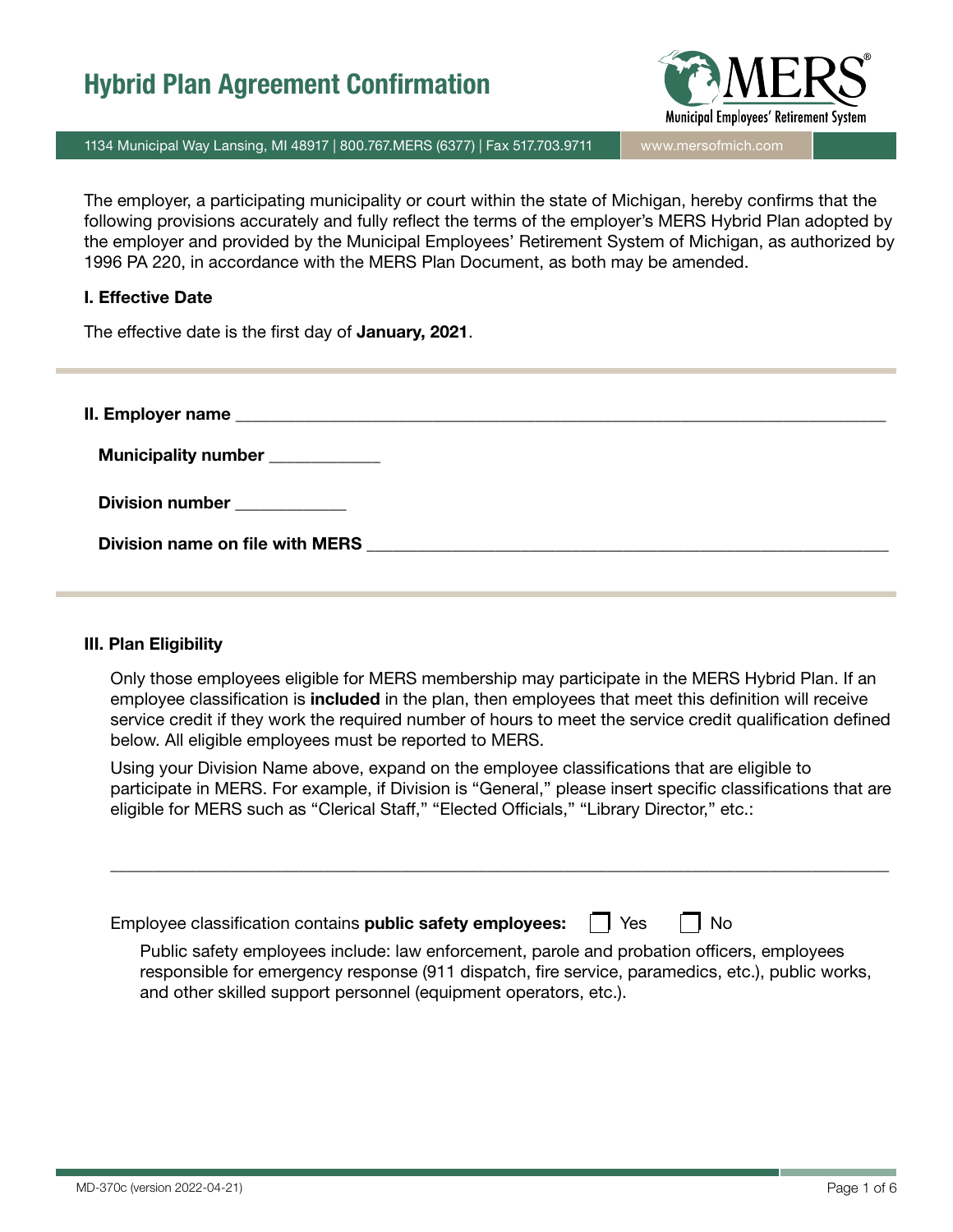**EMPLOYER NAME:** DIV:

Please record whether any individuals in the employee division under the following classifications are *included* or *excluded* from eligibility. For classifications in which you have no such employees in the division, please check "Not Employed."

To further define eligibility (select all that apply):

| <b>Employee Classification</b>                                                                            | <b>Included</b> | <b>Excluded</b> | <b>Not</b><br><b>Employed</b> |
|-----------------------------------------------------------------------------------------------------------|-----------------|-----------------|-------------------------------|
| <b>Temporary Employees:</b> Those who will work for the municipality fewer than _____<br>months in total. |                 |                 |                               |
| <b>Part-Time Employees:</b> Those who regularly work fewer than _______ per _______                       |                 |                 |                               |
| <b>Seasonal Employees:</b> Those who will work for the municipality                                       |                 |                 |                               |
| <b>Voter-Elected Officials</b>                                                                            |                 |                 |                               |
| Appointed Officials: An official appointed to a voter-elected office.                                     |                 |                 |                               |
| <b>Contract Employees</b>                                                                                 |                 |                 |                               |

Probationary Periods (select one):

Please indicate whether this division is subject to any probationary period. Probationary periods are allowed in one-month increments, no longer than 12 months. During this probationary period, the employer will not report or provide service.

The probationary period will be \_\_\_\_\_\_ month(s).

Comments:

Service will begin with the employee's date of hire (no Probationary Period). Effective with the date of hire, wages paid and any associated contributions must be submitted to MERS.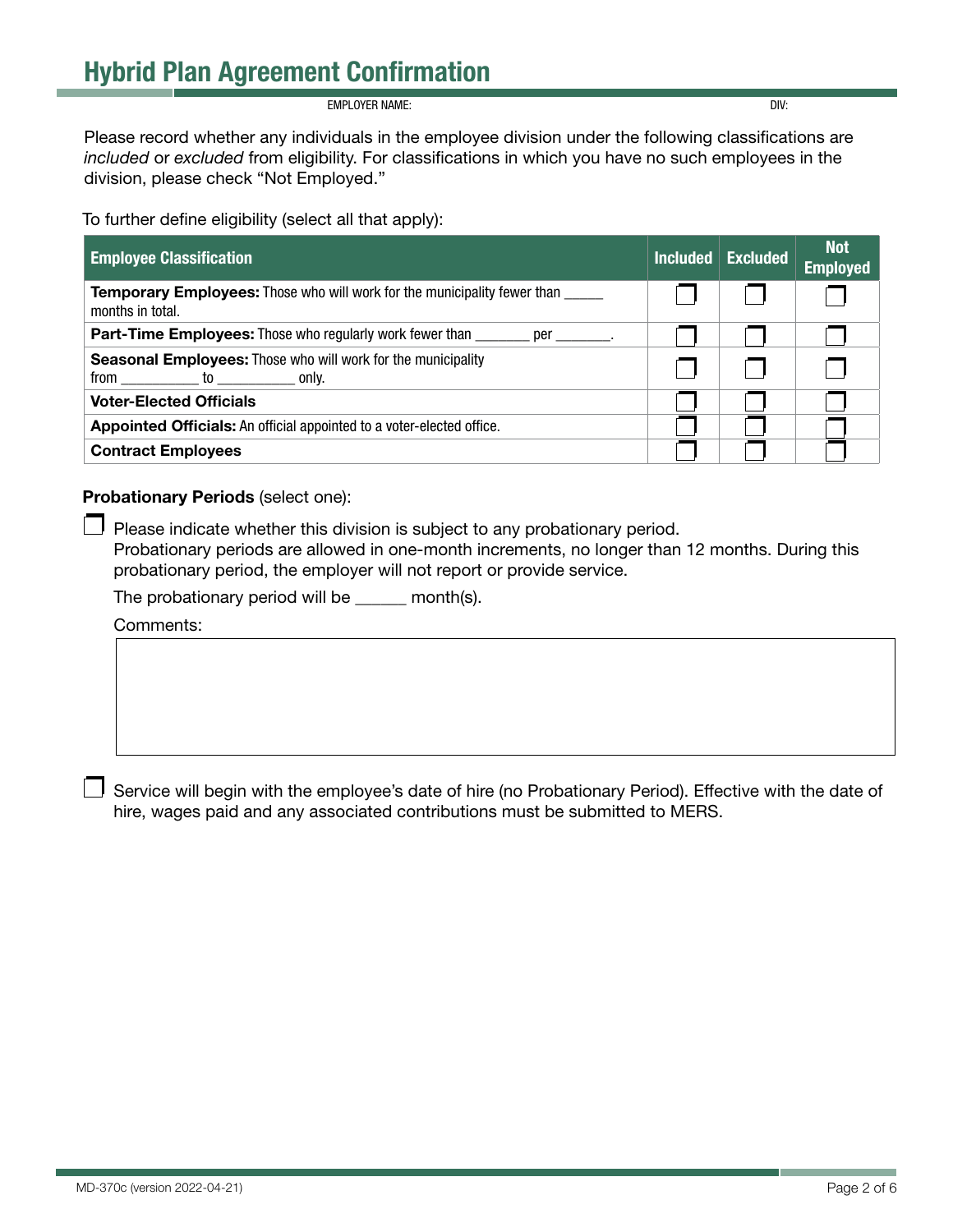EMPLOYER NAME: DIV:

#### IV. Provisions

#### 1. Service Credit Qualification (for Defined Benefit portion of Hybrid)

To clarify how eligible employees earn service credit, please indicate how many hours per month an eligible employee needs to work. For example, if you require 10 eight-hour days, this would be 80 hours per month. If an 'hour per day' has been defined (like ten 7-hour days), electing 70 hours will be required. Employees must meet the definition of Plan Eligibility and service credit qualification in order to earn service credit under the plan.

To receive one month of service credit, an employee shall work (or be paid for as if working)

hours in a month.

*Note:* For purposes of Defined Contribution, vesting is determined by elapsed time or hours reported.

#### 2. Leaves of Absence (for Defined Benefit portion of Hybrid)

Indicate by checking the boxes below, whether service credit is granted for eligible employees for any of the following types.

Regardless whether an eligible employee is awarded service credit while on the selected type(s) of leave:

- MERS will skip over these months when determining the FAC amount for benefit calculations.
- Third-party wages are not reported for leaves of absence.
- Employers are not required to remit employer contributions based on leaves of absence when no wages are paid by the employer.
- For contributory divisions, employee contributions are required where service credit is granted and due at the time of monthly wage and contribution reporting. Employers may use the following formula to calculate employee contributions: the employee's current hourly rate (prior to leave), multiplied by service credit qualification (hours) multiplied by employee contribution. For example, if employees' hourly rate is \$20, the division requires 120 hours to obtain service credit, and employee contributions are 5%, the calculation will look like: \$20/hour X 120 X .05 = \$120 in employee contribution for that leave month. Employers may use another internal formula, if they choose and MERS will make note of it.

*Note:* For the Defined Contribution portion of Hybrid service is not "granted" or "excluded" as elapsed time (or accumulated hours) are used to determine vesting. Contributions will be due only for months where wages are paid.

| <b>Type of Leave</b>                                                                    | <b>Service Credit</b><br><b>Granted</b> | Service Credit<br><b>Excluded</b> |
|-----------------------------------------------------------------------------------------|-----------------------------------------|-----------------------------------|
| <b>Short-Term Disability</b>                                                            |                                         |                                   |
| <b>Long-Term Disability</b>                                                             |                                         |                                   |
| <b>Workers' Compensation</b>                                                            |                                         |                                   |
| <b>Unpaid Family Medical Leave Act (FMLA)</b>                                           |                                         |                                   |
| Other:<br>For example, sick and accident, administrative, educational, sabbatical, etc. |                                         |                                   |
| Other 2:<br>Additional leave types as above                                             |                                         |                                   |

Leaves of absence due to military service are governed by the Federal *Uniformed Services Employment and Reemployment Rights Act* of 1994 (USERRA), IRC 414(u), effective 1/1/07, IRC 401(a)(37). Military reporting requires historical wage and contribution reporting under both Defined Benefit and Defined Contribution portions.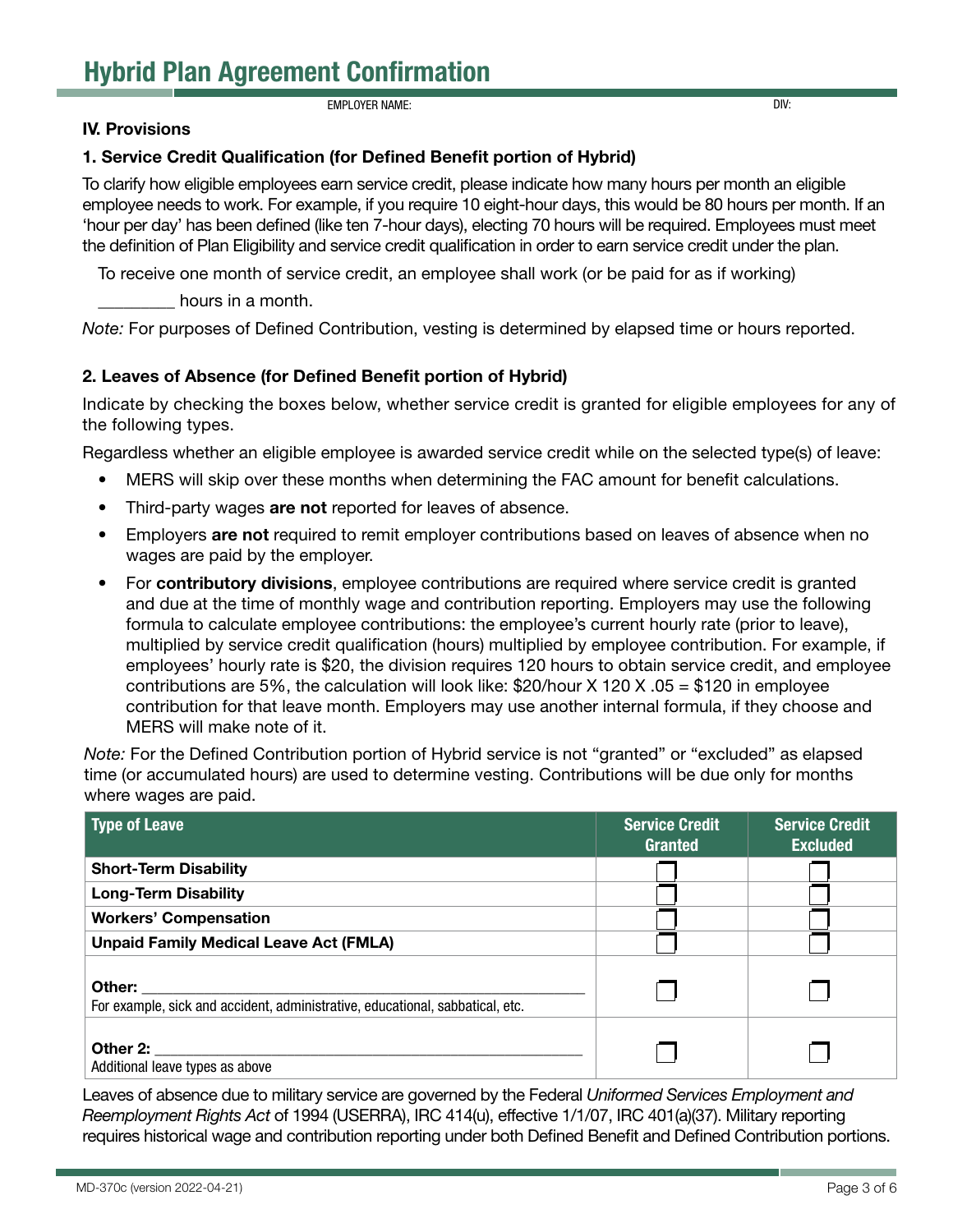EMPLOYER NAME: DIV:

#### 3. Definition of Compensation

The Definition of Compensation selected must be used when determining both employer and employee contributions. Employers may include wage information along with employee and employer contributions when submitting wage/contribution reports to MERS.

| Record your Definition of Compensation here if it                                                                                                                                                                                  |                                                      |                                   |                                                      |
|------------------------------------------------------------------------------------------------------------------------------------------------------------------------------------------------------------------------------------|------------------------------------------------------|-----------------------------------|------------------------------------------------------|
| meets any of these Standard Options. If it does not,                                                                                                                                                                               |                                                      |                                   |                                                      |
| please skip this table to proceed to page 5.                                                                                                                                                                                       | <b>Base Wages</b>                                    | <b>Box 1 Wages</b>                | <b>Gross Wages</b>                                   |
| <b>Types of Compensation</b>                                                                                                                                                                                                       |                                                      |                                   |                                                      |
| <b>Regular Wages</b><br>Salary or hourly wage X hours<br>PTO used (sick, vacation, personal, bereavement, holiday leave, or unclassified)<br>On-call pay                                                                           | All Regular Wages<br>included                        | All Regular Wages<br>included     | All Regular Wages<br>included                        |
| <b>Other Wages</b><br>Shift differentials<br>Overtime<br>Severance issued over time (weekly/bi-weekly)                                                                                                                             | Excluded                                             | All Other Wages<br>included       | All Other Wages<br>included                          |
| <b>Lump Sum Payments</b><br>PTO cash-out<br>Longevity<br><b>Bonuses</b><br>Merit pay<br>Job certifications<br><b>Educational degrees</b><br>Moving expenses<br>Sick payouts<br>Severance (if issued as lump sum)                   | Excluded                                             | All Lump Sum<br>Payments included | All Lump Sum<br>Payments included                    |
| <b>Taxable Payments</b><br>Travel through a non-accountable plan (i.e. mileage not tracked for reimbursement)<br>Prizes, gift cards<br>Personal use of a company car<br>Car allowance                                              | Excluded                                             | All Taxable<br>Payments included  | All Taxable<br>Payments included                     |
| Reimbursement of Nontaxable Expenses (as defined by the IRS)<br>Gun, tools, equipment, uniform<br>Phone<br><b>Fitness</b><br>Mileage reimbursement<br>Travel through an accountable plan (i.e. tracking mileage for reimbursement) | Excluded                                             | Excluded                          | Excluded                                             |
| <b>Types of Deferrals</b>                                                                                                                                                                                                          |                                                      |                                   |                                                      |
| <b>Elective Deferrals of Employee Premiums/Contributions</b><br>457 employee and employer contributions<br>125 cafeteria plan, FSAs and HSAs<br><b>IRA</b> contributions                                                           | <b>All Elective</b><br>Deferrals included            | Excluded                          | All Elective Deferrals<br>included                   |
| <b>Types of Benefits</b>                                                                                                                                                                                                           |                                                      |                                   |                                                      |
| <b>Nontaxable Fringe Benefits of Employees</b><br>Health plan, dental, vision benefits<br>Workers compensation premiums<br>Short- or Long-term disability premiums<br>Group term or whole life insurance < \$50,000                | All Nontaxable<br><b>Fringe Benefits</b><br>included | Excluded                          | All Nontaxable<br><b>Fringe Benefits</b><br>included |
| <b>Mandatory Contributions</b><br>Hybrid Plan employee contributions<br>MERS Health Care Savings Program employee contributions                                                                                                    | <b>All Mandatory</b><br>Contributions<br>included    | Excluded                          | All Mandatory<br><b>Contributions</b><br>included    |
| <b>Taxable Fringe Benefits</b><br>Clothing reimbursement<br>Stipends for health insurance opt out payments<br>Group term life insurance $> $50,000$                                                                                | Excluded                                             | Excluded                          | All Taxable Fringe<br><b>Benefits included</b>       |
| <b>Other Benefits / Lump Sum Payments</b><br>Workers compensation settlement payments                                                                                                                                              | Excluded                                             | Excluded                          | All Other Lump Sum<br><b>Benefits included</b>       |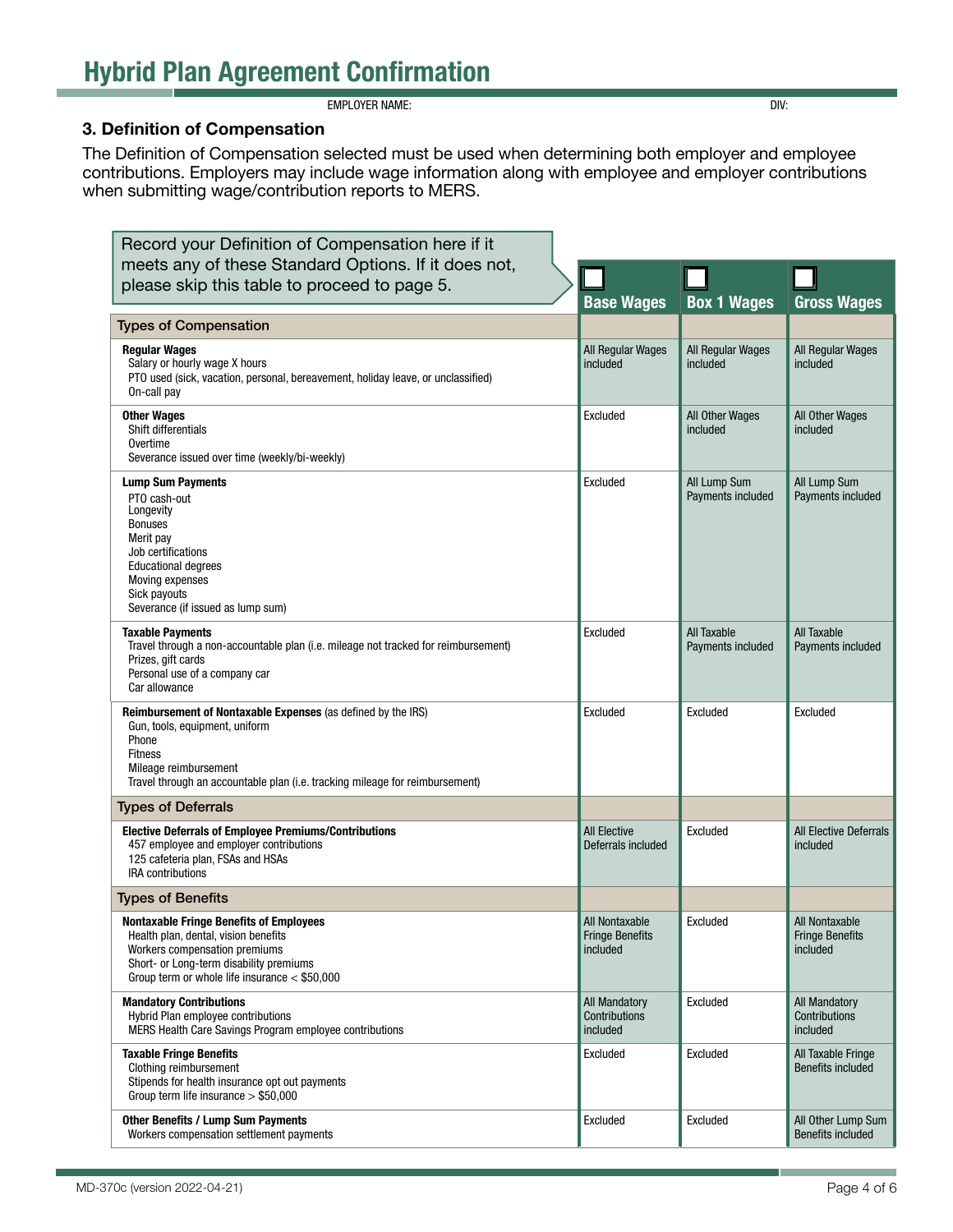| <b>SKIP THIS TABLE</b> if you selected one of the standard definitions of compensation on page 4.                                                                                                |                                                                              |  |  |
|--------------------------------------------------------------------------------------------------------------------------------------------------------------------------------------------------|------------------------------------------------------------------------------|--|--|
| <b>CUSTOM:</b> Please select boxes in each section that reflect your Definition of Compensation.                                                                                                 |                                                                              |  |  |
| <b>Types of Compensation</b>                                                                                                                                                                     |                                                                              |  |  |
| Regular Wages (paid time, or time as though working, within the pay period)<br>Salary or hourly wage X hours<br>PTO used (sick, vacation, personal, bereavement, holiday leave, or unclassified) | On-call pay<br>Other:                                                        |  |  |
| Other Wages apply: $YES$ NO<br>Shift differentials<br>Overtime                                                                                                                                   | Severance issued over time (weekly/bi-weekly)                                |  |  |
|                                                                                                                                                                                                  |                                                                              |  |  |
| <b>Lump Sum Payments</b> $apply: YES$<br>NO<br>(check all that apply)<br>PTO (Paid Time Off)<br>Vacation                                                                                         | Comp time<br>Annual holiday pay                                              |  |  |
| Personal<br>Longevity                                                                                                                                                                            | Hazard pay<br>Job certifications                                             |  |  |
| <b>Bonuses</b>                                                                                                                                                                                   | <b>Educational degrees</b>                                                   |  |  |
| Merit pay                                                                                                                                                                                        | Moving expenses                                                              |  |  |
| Sick payouts                                                                                                                                                                                     | Severance                                                                    |  |  |
|                                                                                                                                                                                                  | Other: $\_$                                                                  |  |  |
| Taxable Payments $_{\text{apply}:}$ YES $\Box$ NO $\Box$<br>Travel through a non-accountable plan (i.e. mileage not tracked for reimbursement)                                                   |                                                                              |  |  |
| Prizes, gift cards                                                                                                                                                                               | Car allowance                                                                |  |  |
| Personal use of a company car                                                                                                                                                                    | Other: $\_$                                                                  |  |  |
| Reimbursement of Nontaxable Expenses (as defined by the IRS) apply: YES<br>NO                                                                                                                    |                                                                              |  |  |
| Gun, tools, equipment, uniform                                                                                                                                                                   | Mileage reimbursement                                                        |  |  |
| Phone                                                                                                                                                                                            | Travel through an accountable plan (i.e. tracking mileage for reimbursement) |  |  |
| <b>Fitness</b>                                                                                                                                                                                   | Other:                                                                       |  |  |
| <b>Types of Deferrals</b>                                                                                                                                                                        |                                                                              |  |  |
| Elective Deferrals of Employee Premiums/Contributions apply: YES<br>$\overline{N0}$  <br>457 employee and employer contributions                                                                 |                                                                              |  |  |
| 125 cafeteria plan, FSAs and HSAs                                                                                                                                                                | <b>IRA</b> contributions<br>Other:                                           |  |  |
| <b>Types of Benefits</b>                                                                                                                                                                         |                                                                              |  |  |
| Nontaxable Fringe Benefits of Employees apply: YES<br>NO<br>Health plan, dental, vision benefits                                                                                                 |                                                                              |  |  |
| Workers compensation premiums                                                                                                                                                                    | Group term or whole life insurance < \$50,000                                |  |  |
| Short- or Long-term disability premiums                                                                                                                                                          |                                                                              |  |  |
| Mandatory Contributions apply: YES<br>NO<br>Defined Benefit employee contributions                                                                                                               |                                                                              |  |  |
| MERS Health Care Savings Program employee contributions                                                                                                                                          |                                                                              |  |  |
| Taxable Fringe Benefits apply: YES <sup>T</sup> NO<br>Clothing reimbursement                                                                                                                     | Group term life insurance $> $50,000$                                        |  |  |
| Stipends for health insurance opt out payments                                                                                                                                                   |                                                                              |  |  |
| Other Benefits / Lump Sum Payments apply: YES<br>NO<br>Workers compensation settlement payments                                                                                                  | Other:                                                                       |  |  |

EMPLOYER NAME: DIV: